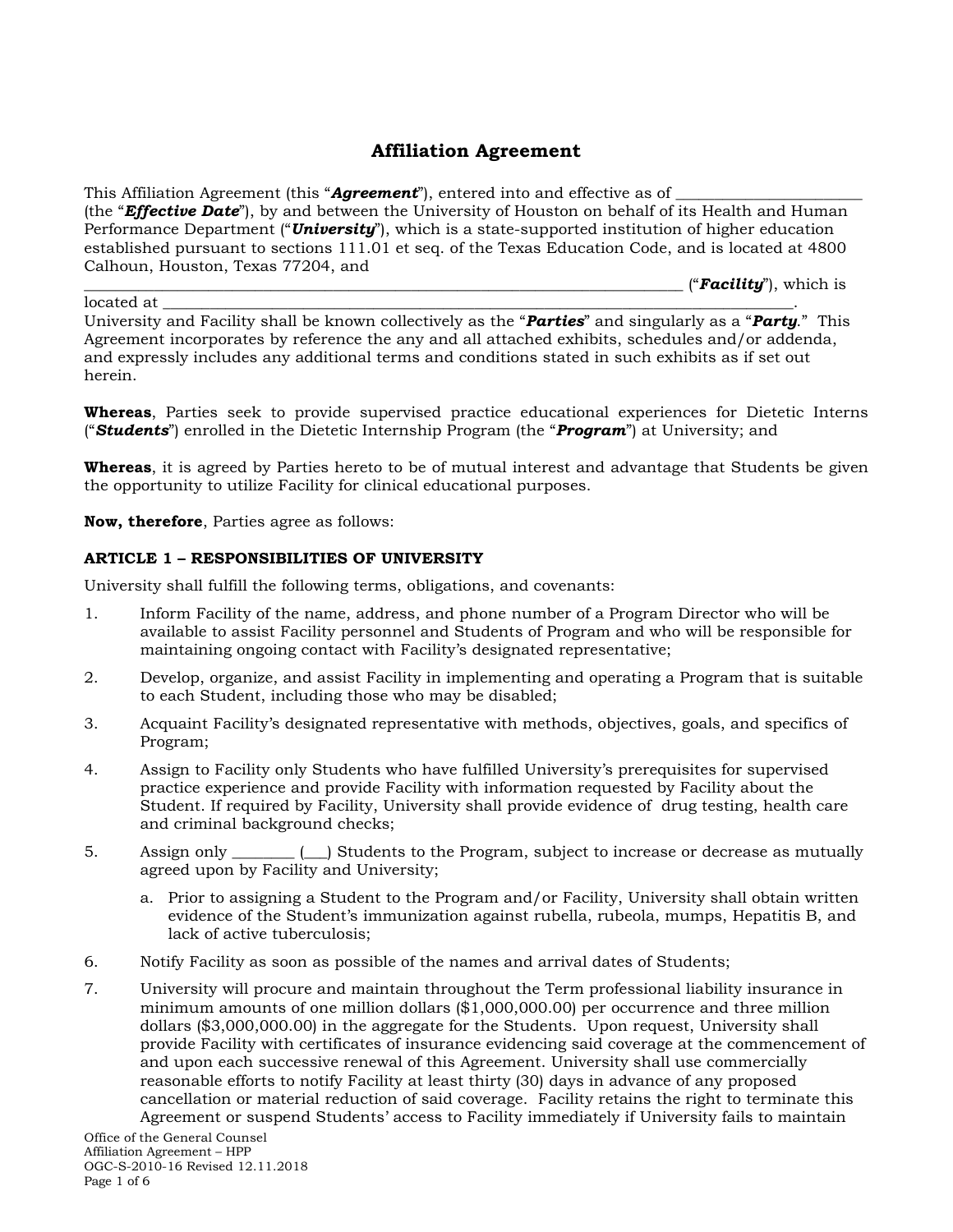insurance required in this paragraph. University agrees to have its faculty and students involved in the Program named as additional insureds on said policies of insurance;

- 8. Require Students to provide transportation, appropriate supplies, and uniforms, as applicable;
- 9. Inform Students about their obligation to adhere strictly to all applicable administrative policies, rules, standards, schedules, and practices of Facility;
- 10. Inform Students and Faculty members who are supervising Students about their obligation to maintain confidentiality of all Facility matters, proceedings, and information, including, but not limited to client records and information. This confidentiality provision shall survive termination of this Agreement;
- 11. Upon notice to University, inform Facility of any adverse circumstances to which Facility may be exposed because of the activities or health status, including the mental health status, of a Student;
- 12. Upon notice to University, notify Facility of any complaint, claim, investigation, or lawsuit involving a Student that is related to clinical experiences provided under this Agreement;
- 13. Notify Students about their obligation to comply with Facility policies and procedures, state law, and OSHA blood borne and tuberculosis pathogen regulations in the training, vaccination, testing, prevention, and post-exposure treatment of Students, where applicable in the performance of duties required by Program;
- 14. Accept full responsibility for the training, qualifications, competency level and, subject to Facility's obligation pursuant to Article 2 Section 3, evaluation of each Student; and
- 15. CONFIDENTIALITY
	- a. FACILITY AND PATIENT INFORMATION; TERMS OF AGREEMENT. University and its agents, students, faculty, representatives and employees agree to keep strictly confidential and hold in trust all confidential information of Facility and/or its patients and not disclose or reveal any confidential information to any third party without the express prior written consent of Facility. University shall not disclose the terms of this Agreement to any person who is not a party to this Agreement, except as required by law or as authorized by Facility. Unauthorized disclosure of confidential information or of the terms of this Agreement shall be a material breach of this Agreement and shall provide Facility with the option of pursuing remedies for breach, or, notwithstanding any other provision of this Agreement, immediately terminating this Agreement upon written notice to University.
	- b. HIPAA COMPLIANCE. University agrees to comply with the applicable provisions of the Administrative Simplification section of the Health Insurance Portability and Accountability Act of 1996, as codified at 42 U.S.C. § 1320 through d-8 ("*HIPAA*"), and the requirements of any regulations promulgated thereunder, including, without limitation, the federal privacy regulations as contained in 45 C.F.R. Part 164, and the federal security standards as contained in 45 C.F.R. Part 142 (collectively, the "*Regulations*"). University shall not use or further disclose any protected health information, as defined in 45 C.F.R. 164.504, or individually identifiable health information, as defined in 42 U.S.C. § 1320d (collectively, the "*Protected Health Information*"), other than as permitted by this Agreement and the requirements of HIPAA or the Regulations. University will implement appropriate safeguards to prevent the use or disclosure of Protected Health Information other than as contemplated by this Agreement. University will promptly report to Facility any use or disclosures, of which University becomes aware, of Protected Health Information in violation of HIPAA or the Regulations. In the event that University contracts with any agents to whom University provides Protected Health Information, University shall include provisions in such agreements pursuant to which University and such agents agree to the same restrictions and conditions that apply to University with respect to Protected Health Information. University will make its internal practices, books and records relating to the use and disclosure of Protected Health Information available to the Secretary of the United States Department of Health and Human Services to the extent required for determining compliance with HIPAA and the Regulations. No attorney-client, accountant-client or other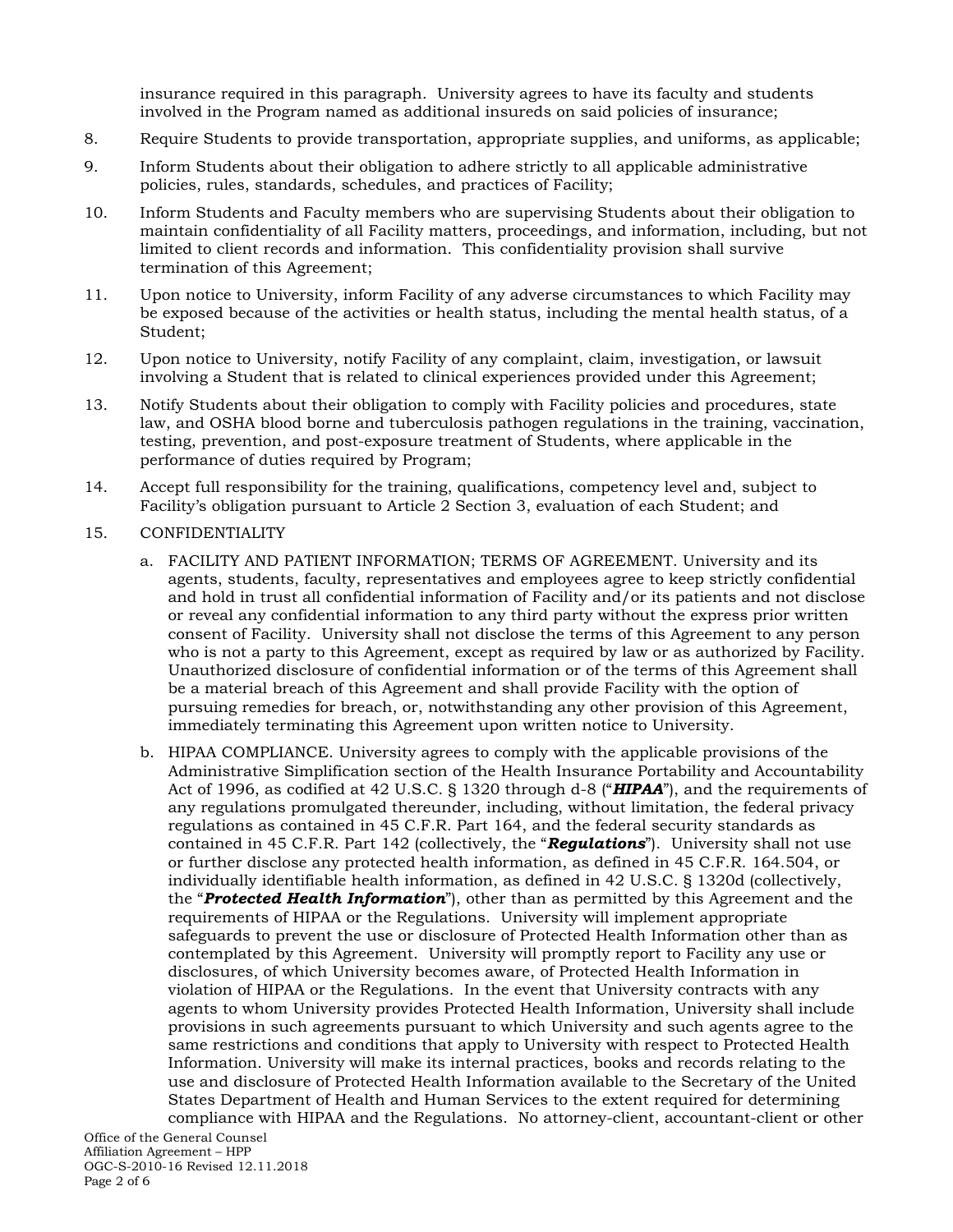legal or equitable privilege shall be deemed to have been waived by University or Facility by virtue of this Subsection.

c. SURVIVAL. The provisions set forth herein shall survive expiration or other termination of this Affiliation Agreement, regardless of the cause of such termination

## **ARTICLE 2 – OBLIGATIONS OF FACILITY**

Facility shall fulfill the following terms, obligations, and covenants:

- 1. Provide necessary instruction for prescribed supervised practice experiences for Students, as agreed upon by both Parties, including but not limited to preceptor-faculty to supervise practice instruction for Students during experiential rotations at the Facility. Appointment of preceptor-faculty is subject to University's reasonable prior approval.
	- a. Preceptor-faculty will assist the Students to comply with the grading criteria and terminal competencies for the course.
	- b. Facility shall ensure that preceptor-faculty have appropriate professional malpractice insurance coverage in order to fulfill any obligations that may or do arise under this Agreement.
- 2. Where appropriate, provide qualified supervisory personnel to work in conjunction with Program faculty;
- 3. Provide University's designee with a performance appraisal for each Student in the form prescribed by University;
- 4. Report any unsatisfactory conduct or performance of a Student in a form prescribed by University;
- 5. Permit designated faculty members the right to counsel with and to observe Students at Facility; and
- 6. Facility acknowledges that certain information about the Students is contained in records that the Facility may create, receive from or on behalf of University, or have access to pursuant to this Agreement and that this information can be confidential by reason of the Family and Educational Rights and Privacy Act of 1974 ("*FERPA*") (20 U.S. C. 1232g) (collectively referred to as the "*FERPA Records*") and related University policies unless valid consent is obtained from the University's students or their legal guardians. Both parties agree to protect the FERPA Records in accordance with FERPA and University policy. To the extent permitted by law, nothing contained herein shall be construed as precluding either party from releasing such information to the other so that each can perform its respective responsibilities. University shall advise Facility whenever any Students have provided consent to release information to an extent broader than as provided for by FERPA or University policy. Facility represents, warrants, and agrees that it will: (1) hold the FERPA Records in strict confidence and will not use or disclose the FERPA Records except as (a) permitted or required by this Contract, (b) required by law, or (c) otherwise authorized by the University in writing; (2) safeguard the FERPA Records according to commercially reasonable administrative, physical and technical standards that are no less rigorous than the standards by which Facility protects its own confidential information; and (3) continually monitor its operations and take any action necessary to assure that the FERPA Records are safeguarded in accordance with the terms of this Agreement. At the request of University, Facility agrees to provide University with a written summary of the procedures Facility uses to safeguard the FERPA Records. The provisions set forth herein shall survive expiration or other termination of this Agreement, regardless of the cause of such termination.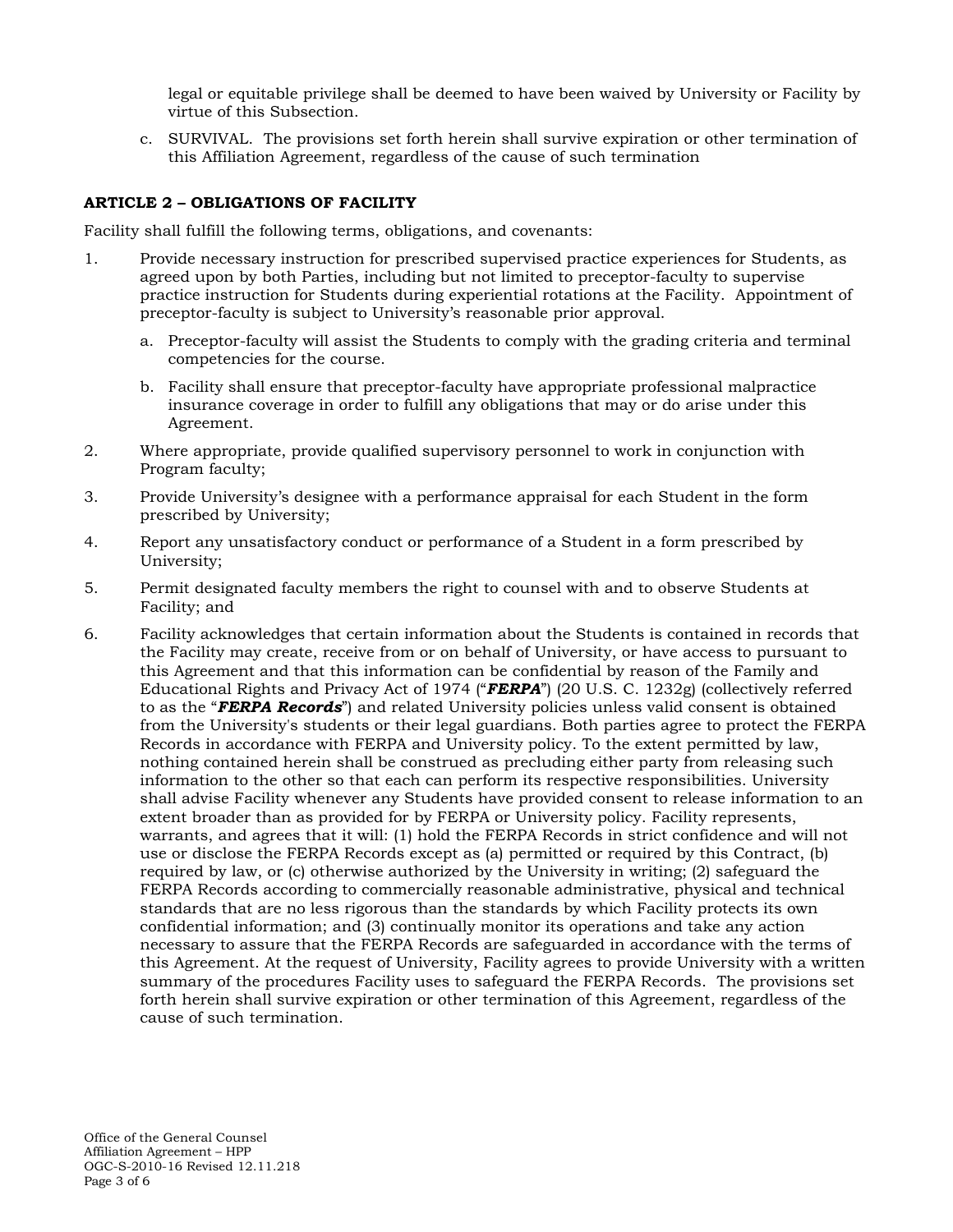## **ARTICLE 3 – OBLIGATIONS OF PARTIES**

Parties mutually agree to fulfill the following terms, obligations, and covenants:

- 1. Neither University, Students, nor any University personnel, including faculty, shall be considered employees, agents, borrowed servants, partners, or joint ventures of Facility;
- 2. Facility is not responsible for wages, social security taxes, hospitalization insurance, or workers' compensation insurance for Students. In the event a Student should, independent of this Agreement, be employed by Facility, this section and the preceding section shall not apply during the hours in which such Student is performing services as an employee of Facility;
- 3. Nothing in this Agreement is to be construed as transferring financial responsibility from one Party to another;
- 4. Without limitation of any provision set forth in this Agreement, Parties expressly agree to abide by all applicable federal and/or state equal employment opportunity statutes, rules, and regulations;
- 5. Facility shall have the right to refuse to allow Students who do not have requisite skills, attitude, previous training, or health status for proper provision of patient care to participate in Program; and
- 6. To the extent permitted by the constitution and laws of the State of Texas and without the waiver of sovereign immunity or any other defense that University is or may be entitled to assert, University shall indemnify and hold Facility harmless from and against any claims, costs, including reasonable attorneys' fees, liabilities, or causes of action arising out of or from any negligent acts or omissions by Students or University personnel who are engaged in activities at Facility that are directly related to Program. In the event that University and Facility are legally adjudged to have been jointly negligent in causing injury or damage, each shall be obligated to satisfy its proportionate share of such judgment based upon the percentage of liability attributed to it in such judgment, but, if, in addition, University is adjudged to be liable for the acts or omissions of Facility and/or any employee, personnel, or agent provided by Facility, then University shall be indemnified by Facility to the extent of such vicarious liability. Neither Party hereto shall be obligated to indemnify the other for such other Party's negligence or intentional act(s). This indemnification provision shall survive termination of this Agreement.

## **ARTICLE 4 – TERM AND TERMINATION**

- 1. The term of this Agreement (the "*Term*") shall commence on the Effective Date and remain in effect until the end of University's academic year and shall automatically renew for up to four (4) additional term(s) consisting of succeeding University's academic year, unless sooner terminated in accordance with applicable provisions of this Agreement. University's academic year begins on September 1 and ends on August 31 of the following calendar year.
- 2. Any breach of the covenants stated in Article I of this Agreement by University shall be considered a material breach of this Agreement. In the event of a material breach, Facility shall have the right to terminate this Agreement immediately.
- 3. Notwithstanding any other provision in the Agreement, either Party shall have the right to terminate this Agreement after ninety (90) consecutive days' written notice is given to the other Party. If either Party exercises this option, the Students in training status in the Program on the date of the notice of termination will be allowed to complete the stipulated course of study.
- 4. Facility shall further have the right to demand immediate removal of any Student from its premises upon a determination by the administrator in charge that the Student poses a threat to the health, safety, or welfare of Facility's patients, clients, or personnel or to the orderly business function of Facility.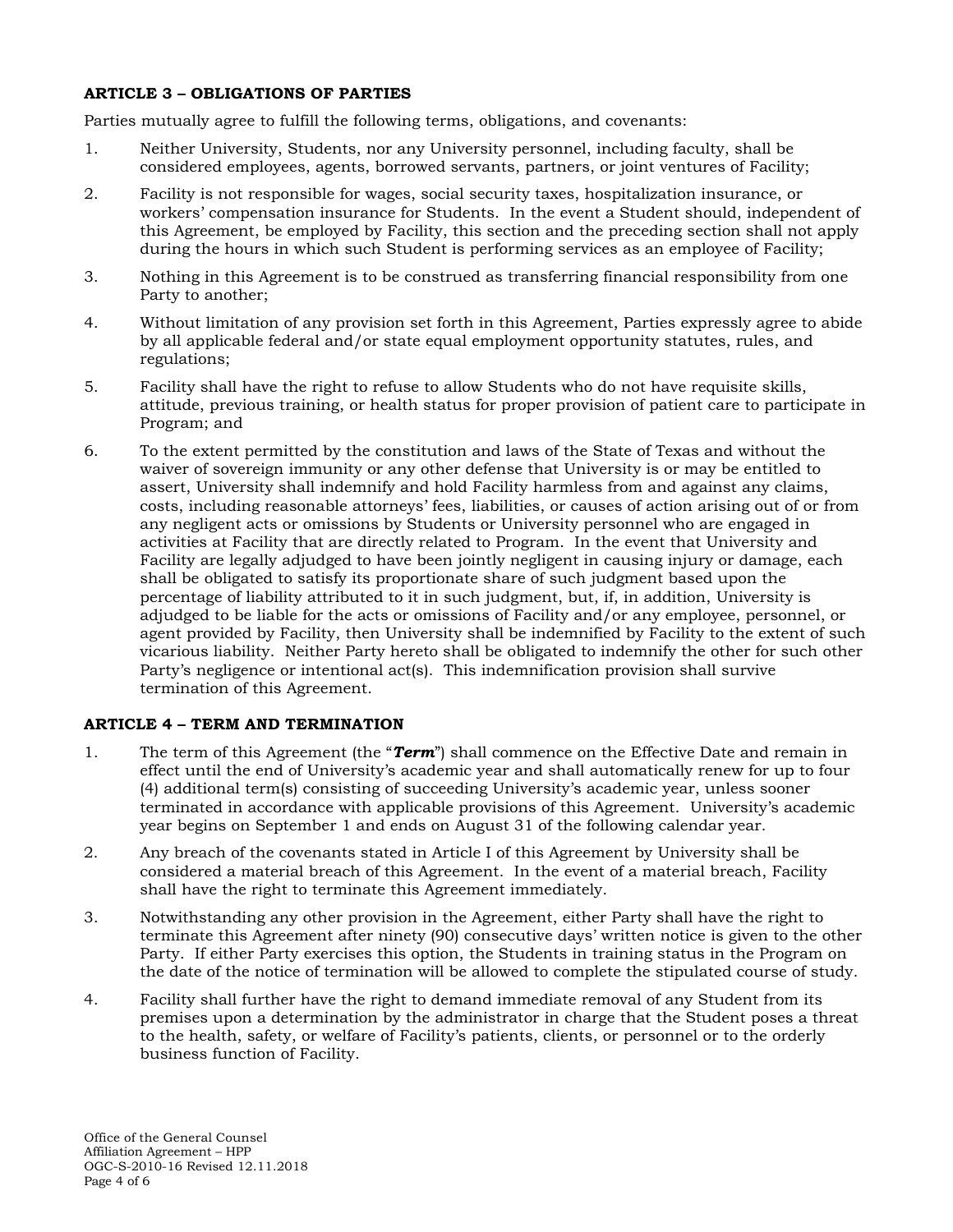#### **ARTICLE 5 – GENERAL PROVISIONS**

- 1. Parties agree that this Agreement will be construed by the laws of the State of Texas and venue for purposes of alternative dispute resolution, claims, or litigation shall be Houston, Harris County, Texas.
- 2. The terms and conditions of this Agreement may be modified upon mutual written consent of Parties at any time.
- 3. This Agreement and all terms and conditions contained herein shall become effective as of the date noted as the Effective Date that first appears in paragraph one of this document.
- 4. Any notice required or permitted under this Agreement shall be considered effective as of the date sent by certified mail, return receipt requested, as follows:

| UNIVERSITY:                                                                                                        | FACILITY:         |
|--------------------------------------------------------------------------------------------------------------------|-------------------|
| Provost<br>University of Houston<br>4800 Calhoun<br>Houston, TX 77204                                              | Administrator/CEO |
| with a copy to:                                                                                                    | with a copy to:   |
| Dean, College of Liberal Arts<br>and Social Sciences<br>University of Houston<br>4800 Calhoun<br>Houston, TX 77204 |                   |

- 5. Neither Party may assign any rights or obligations under this Agreement without the prior written consent of the other Party.
- 6. Each individual executing this Agreement on behalf of any Party expressly represents and warrants that he/she has authority to do so, and thereby to bind Party on behalf of which/whom he/she signs, to the terms of this Agreement.
- 7. If any part of the Agreement should be determined to be invalid, illegal, inoperative, or contrary to applicable law, statute, regulation, or University or Facility policies, that part of the Agreement shall be reformed, if reasonably possible, to comply with the applicable policies, provisions of law, statute, or regulation, and, in any event, the remaining parts of the Agreement shall be fully effective and operative insofar as reasonably possible.
- 8. A waiver by either Party of the breach or violation of any provision of the Agreement shall not operate as, or be construed to be, a waiver of any subsequent breach of the Agreement.
- 9. Neither Party shall be liable nor deemed to be in default for any delay or failure in performance under the Agreement or other interruption of service deemed resulting, directly or indirectly, from acts of God, acts of public enemy, war, accidents, fires, explosions, hurricanes, floods, failure of transportation, strikes, or other work interruptions by either Party's employees, or any similar cause beyond the reasonable control of either Party.
- 10. This Agreement is entered into by and between Parties hereto and for their benefit. Unless explicitly provided in this Agreement, there is no intent by either Party to create or establish third Party beneficiary status or rights in any third party, and no such third party shall have any right to enforce any right or enjoy any benefit created or established under this Agreement.
- 11. Unless expressly provided herein, Parties do not assume or become liable for any of the existing or future obligations, liabilities, or debt of the other.
- 12. This is the entire Agreement between Parties and supersedes all prior agreements, proposals, or understandings, whether written or oral.